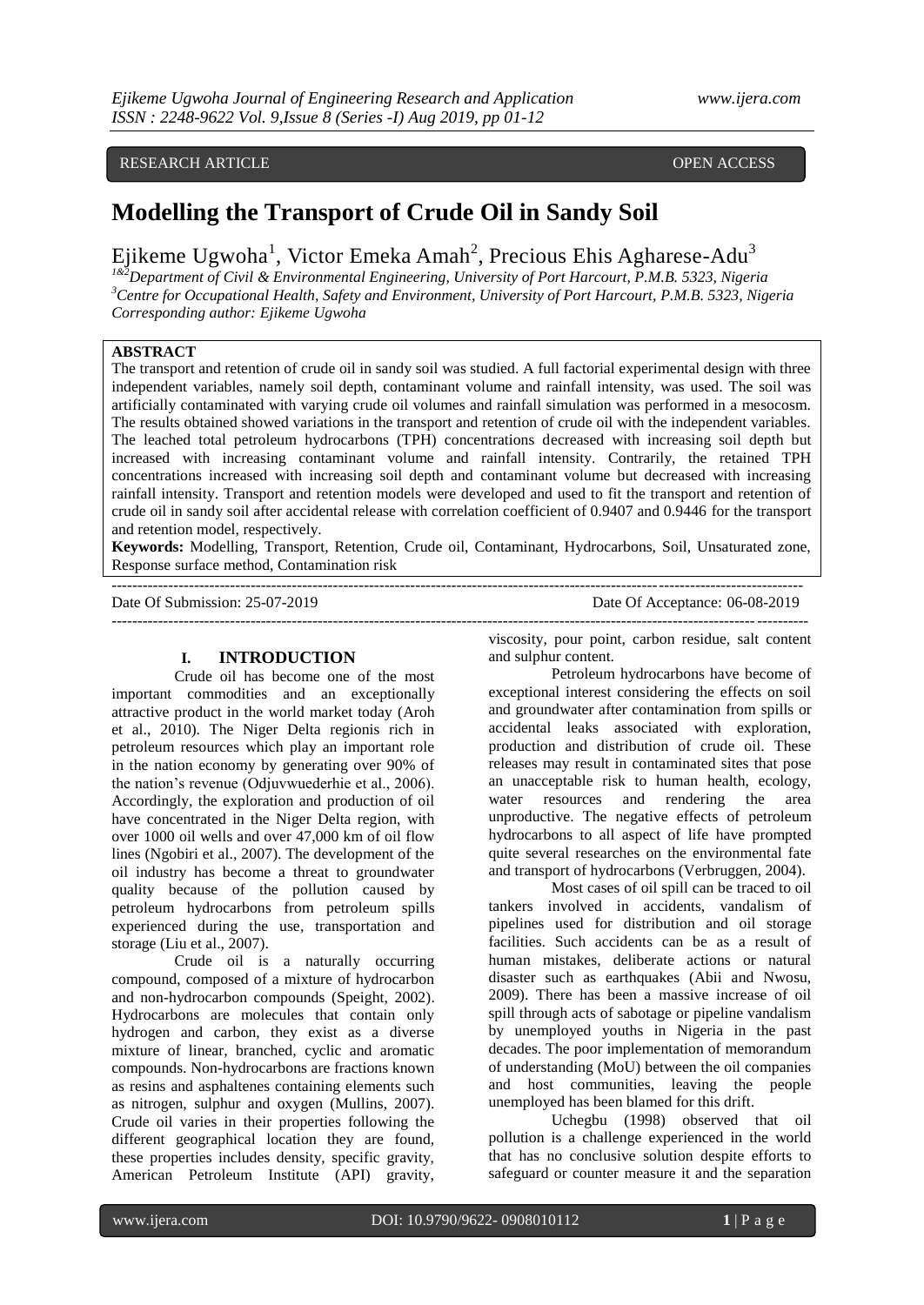of oil spill incidents from oil exploration and exploitation is extremely difficult despite all control measures put in place. Atlas and Bartha (1987) reported that crude oil pollution is gradually creating an imbalance in the biotic and abiotic regimes. Okafor (1985) recounted that whenever there is incident of oil spill, it usually causes serious economic problem, contaminate drinking water and cause general discomfort of normal life. For minimum reduction or elimination of these effects, it is important that clean-up of these contaminants from the affected area be carried out by applying the appropriate remediation techniques (Ellis et al., 1990). Selection of the appropriate remediation techniques depends on understanding the transport and retention of target contaminants in the affected soil.

The transport of crude oil in the environment is essential for estimation and determination of the risk human and ecological receptors can be posed to (McMillen et al., 2000). The rate and extent of transport of crude oil will be based on the properties of soil andcrude oil as well as the volume of the spilled crude oil(API, 1972; Brost and DeVaull, 2000; Keller and Simmons, 2005).In the event of spill, crude oil can exist in the soil surface, dissolve in the groundwater or even occupy pore spaces in the unsaturated zone. Understanding the process of transport in soil-water environment gives better insight to predict contamination risk extent. Therefore, this work aims to develop models using response surface method to describe the transport and retention of petroleum hydrocarbons in the unsaturated zone following the contamination of sandy soil with crude oil.

#### **II. MATERIALS AND METHODS 2.1. Crude oil**

The crude oil used in this study was obtained from Aminamkpono Offshore in Rivers State. The crude oil has the following properties: density  $(0.8 \text{ kg/m}^3)$ , specific gravity  $(0.8014)$ , API gravity (45.07), flash point (40-83 $^{\circ}$ C) reidvapour pressure (5 psi) and sulphur content (0.01-0.1%). The crude oil sample was analyzed in the laboratory using standard methods to obtain the baseline total petroleum hydrocarbons (TPH).

#### **2.2. Soil characterisation**

The soil used in this study was sandy soil obtained from the Centre for Occupational Health, Safety and Environment. The soil sample (1000 kg) was air dried and sieved using a 2 mm sieve to obtain a uniform particle size and classification. The soil has the following properties: particle size distribution (0.1 - 0.2 mm), particle density (2.286  $g/cm<sup>3</sup>$ ), bulk density (1.861  $g/cm<sup>3</sup>$ ) and porosity (0.1859). The soil was analysed for TPH using standard procedure.

#### **2.3. Response surface method (RSM)**

XLSAT software using RSM method of a full factorial design with 3 levels was used to generate the number of observations/ experimental runs required to develop transport and retention models. Theindependent variables were soil height ranging from 10 cm to 50 cm, contaminant concentration ranging from 1 mg/l to 5 mg/l and rainfall intensity ranging from 5 mm/hr to 10 mm/hr. The dependent variables were leached TPH and retained TPH. After the input of the independent variables, 27 observations /experimental runs were generated to conduct thestudy (Table 1).

| <b>Observations</b> | <b>Rainfall</b>  | intensity                     |         |  |
|---------------------|------------------|-------------------------------|---------|--|
|                     | Soil height (cm) | Contaminant<br>conc. $(mg/l)$ | (mm/hr) |  |
| Obs1                | 10               | 1                             | 5       |  |
| Obs2                | 30               |                               | 5       |  |
| Obs3                | 50               |                               | 5       |  |
| Obs4                | 10               | 3                             | 5       |  |
| Obs5                | 30               | 3                             | 5       |  |
| Obs6                | 50               | 3                             | 5       |  |
| Obs7                | 10               | 5                             | 5       |  |
| Obs8                | 30               | 5                             | 5       |  |
| Obs9                | 50               | 5                             | 5       |  |
| Obs10               | 10               |                               | 7.5     |  |
| Obs11               | 30               |                               | 7.5     |  |

**Table 1:** Experimental design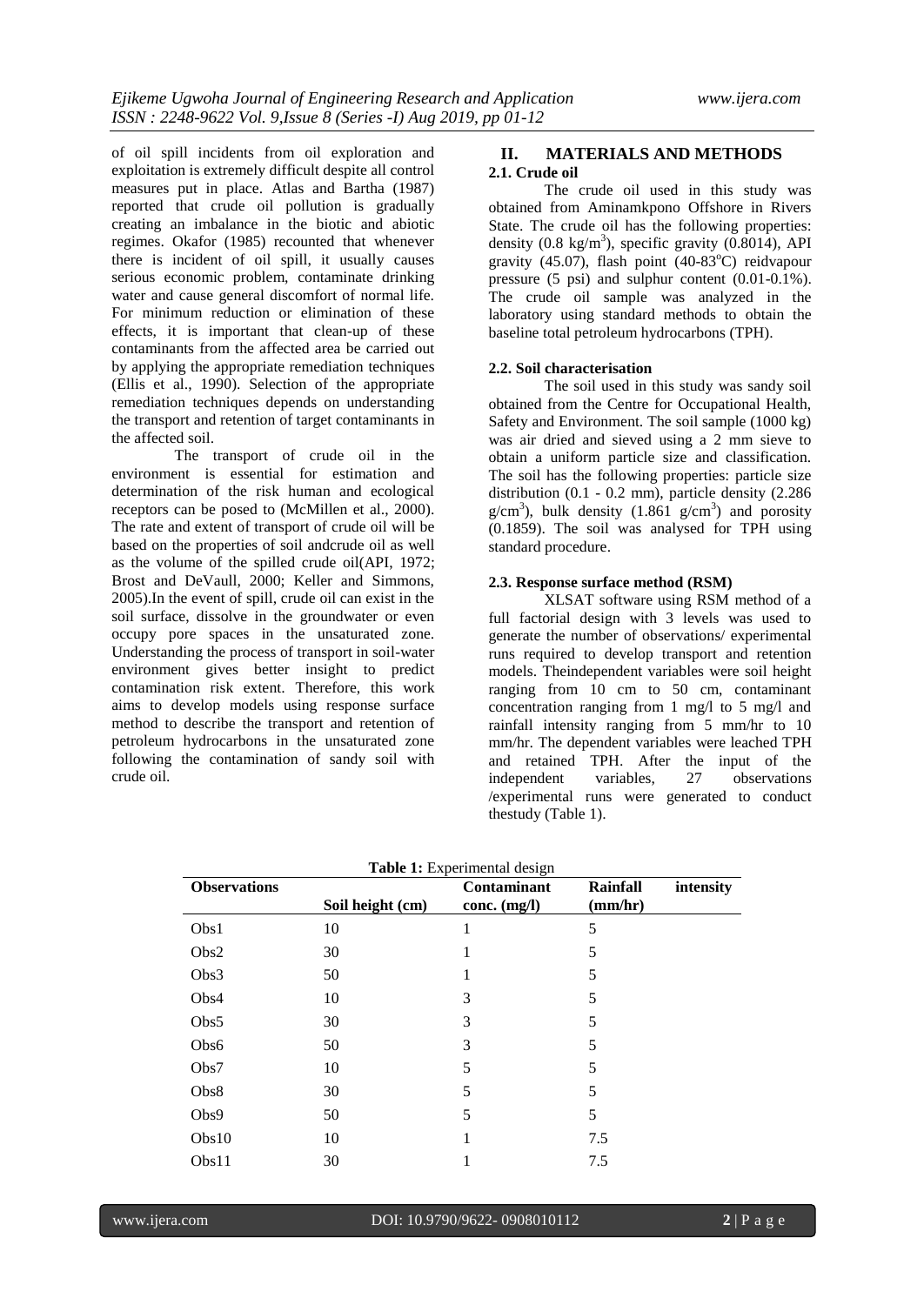|       | $\mathcal{N}$ | $\overline{\phantom{a}}$<br>$\tilde{ }$<br>$\cdot$ . |     |  |
|-------|---------------|------------------------------------------------------|-----|--|
|       |               |                                                      |     |  |
| Obs12 | 50            | $\mathbf{1}$                                         | 7.5 |  |
| Obs13 | 10            | 3                                                    | 7.5 |  |
| Obs14 | 30            | 3                                                    | 7.5 |  |
| Obs15 | 50            | 3                                                    | 7.5 |  |
| Obs16 | 10            | 5                                                    | 7.5 |  |
| Obs17 | 30            | 5                                                    | 7.5 |  |
| Obs18 | 50            | 5                                                    | 7.5 |  |
| Obs19 | 10            | 1                                                    | 10  |  |
| Obs20 | 30            | 1                                                    | 10  |  |
| Obs21 | 50            | 1                                                    | 10  |  |
| Obs22 | 10            | 3                                                    | 10  |  |
| Obs23 | 30            | 3                                                    | 10  |  |
| Obs24 | 50            | 3                                                    | 10  |  |
| Obs25 | 10            | 5                                                    | 10  |  |
| Obs26 | 30            | 5                                                    | 10  |  |
| Obs27 | 50            | 5                                                    | 10  |  |

#### **2.4. Experimental setup**

A simple laboratory experiment was performed to investigate the transport and retention of crude oil compounds in sandy soil. The experimental system used was designed and reported by Ugwoha et al. (2016) but with few modifications in the areas of material and soil height. A 4-inch (100 mm) polyvinyl chloride (PVC) pipe of height 70 cm was used. The soil was placed and well compacted in the PVC pipe to the heights of 10, 30 and 50 cm, representing different depths of unsaturated zone in Port Harcourt. The remaining void in the PVC pipe prevented the overflow of accumulated simulated rainfall water. The weights of the 10, 30 and 50 cm heights of the soil were 1524, 4572 and 7620g, respectively.

After the placing of the soil into the PVC pipe, water was released on the soil via the rainfall simulator until the soil became saturated. The 10, 30 and 50 cmsoil heights were saturated with 0.5, 1.2 and2.0 litres, respectively. The wetted soils were allowed for 2 days to attain water content equivalent to field capacity hence imitating soil in a natural environment.Thereafter, the soil was contaminated with varying volumes of crude oil and subjected to varying volumes of rainfall simulations. The number of experimental runs and the corresponding crude oil concentration, rainfall intensity and soil height were as shown in Table 1 in Section 2.3

The rainfall intensities (5 mm/hr to 10 mm/hr) used in this study were deduce from the average monthly rainfall of 203.03 mm/hr reported for Port Harcourt (Uko and Tamunobereton-Ari, 2013).

#### **2.5. Sample collection**

The soil and water used in the experiment was first analysed before contamination for

background TPH. After the contamination of the soil and the rainfall simulation, the effluent and soil samples were collected and analysed for leached and retained TPH concentration, respectively. The soil was thoroughly mixed together before a portion was collected.

# **2.6. Sample analysis**

of the water sample was analysedusinggas chromatography with flame ionization detector (GC-FID). Exactly 250 ml of the effluent sample was measured into a separating funnel rinsed with dichloromethane. Exactly 25 ml of dichloromethane was added to the effluent sample and shook vigorously to extract all the available organic material. The organic extract was passed through a column containing cotton wool, silica-gel and anhydrous sodium sulphate to remove debris and moisture from the extract. Exactly 1 µl of the concentrated organic extract was injected into the GC-FIDby means of a hypodermic syringe through a rubber septum into the column. The various fractions of the hydrocarbons were automatically detected as they emerged from the column by the detector.From the detected hydrocarbons, the TPH expressed in mg/l was calculated.

The TPH of the soil samplewas also analysed using GC-FID after extraction and cleanup/separation.

Extraction of organic material

Exactly 2 g of soil sample was weighed into a clean extraction container. Exactly 10 ml of extraction solvent (pentane) was added into the container and mixed thoroughly and allowed to settle. The mixture was carefully filtered into a clean solvent rinsed extraction bottle using filter paper fitted into a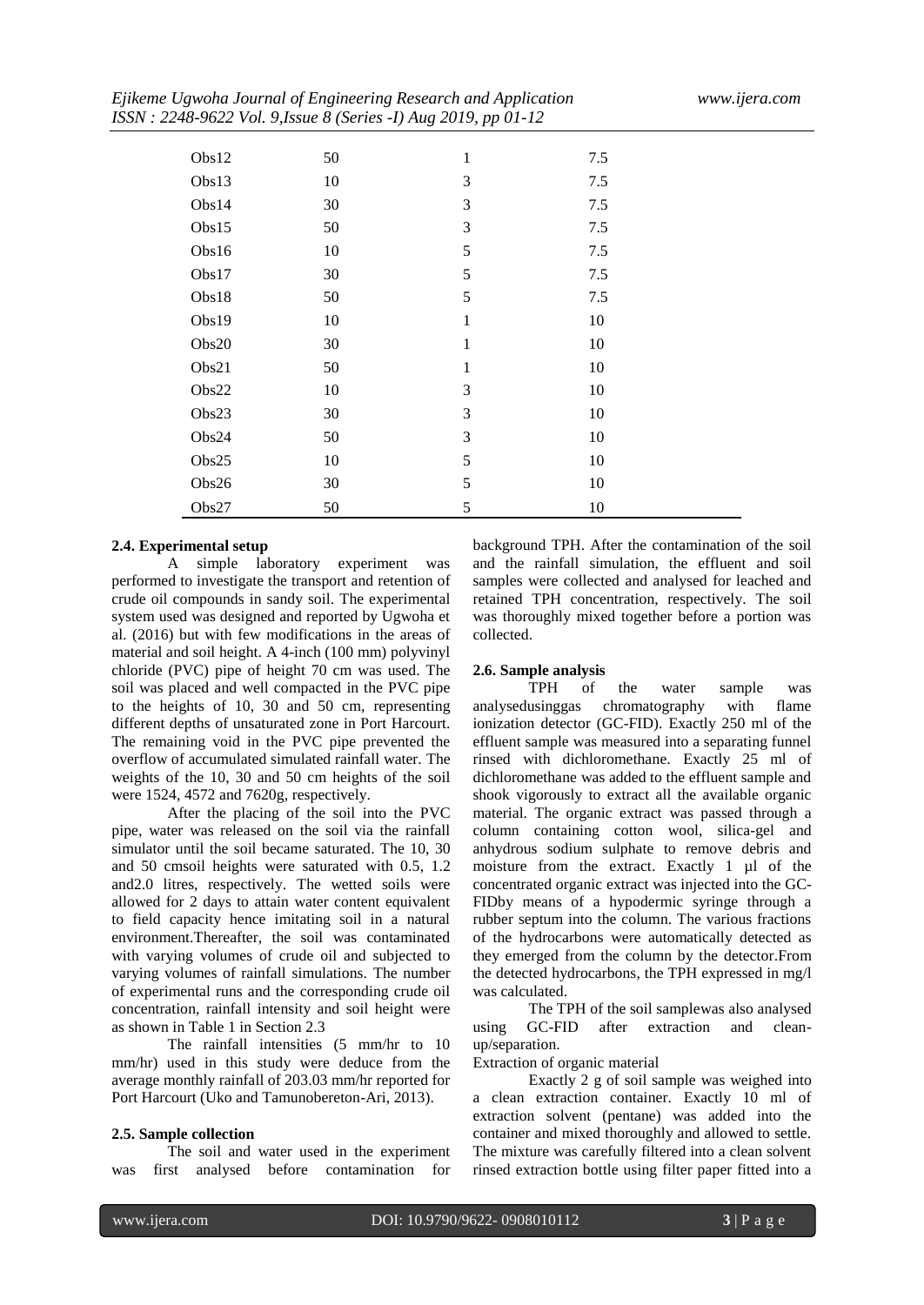Buchner funnel. The extract was concentrated to 2 ml and then transferred for clean-up/separation. Clean-up/Separation

Exactly 1 cm of moderately packed glass wool was placed at the bottom of a 10 mm ID x 250 mm long chromatographic column. Slurry of 2 g activated silica in 10 ml methylene chloride was prepared and placed into the chromatographic column. To the top of the column was added 0.5 cm of sodium sulphate. The column was rinsed with additional 10 ml of methylene chloride. The column was pre-eluted with 20 ml of pentane and allowed to flow through the column until the liquid in the column was just above the sulphate layer. Immediately 1 ml of the extracted sample was transferred into the column. The extraction bottle was rinsed with 1 ml of pentane and added to the column as well. The stopclock of the column was opened, and the eluent was collected with a 10 ml graduated cylinder. Just prior to exposure of the sodium sulphate layer to air, pentane was added to the column in 2 ml increment. Exactly 10 ml of the eluent was collected and was labelled aliphatic.

GC Analysis

The concentrated aliphatic fraction was transferred into a labelled glass vial with Teflon rubber crimp caps for GC analysis. Exactly 1μlof the concentrated sample was injected into the GC. The TPH was calculated as described earlier.

#### **2.7. Development of transport and retention models**

The transport and retention models were developed from the input variables. With the use of RSM, a predicted concept of the transport and

$$
LC = a^{0} + a^{1}SH + a^{2}C + a^{3}RI + a^{4}SH^{2}
$$
  
+ 
$$
a^{5}C^{2} + a^{6}RI^{2} + a^{7}SH * C + a^{8}SH * RI
$$
  
+ 
$$
a^{9}C * RI
$$
  
+ 
$$
RC = a^{0} + a^{1}SH + a^{2}C + a^{3}RI + a^{4}SH^{2}
$$
  
(1)

$$
RC = a^{0} + a^{1}SH + a^{2}C + a^{3}RI + a^{4}SH^{2}
$$
  
+ a<sup>5</sup>C<sup>2</sup> + a<sup>6</sup>RI<sup>2</sup> + a<sup>7</sup>SH \* C + a<sup>8</sup>SH \* RI  
+ a<sup>9</sup>C \* RI (2)

where LC is the leached concentration (mg/l), RC is the retained concentration (mg/kg),  $a_1, a_2, a_3, a_4, a_5, a_6, a_7, a_8, a_9$  are coefficients, SH is the soil height (cm), C is the contaminant volume (ml) and RI is the rainfall intensity (mm/hr).

#### **III. RESULTS AND DISCUSSION**

#### **3.1. Baseline concentrations of total petroleum hydrocarbons (TPH)**

The baseline concentrations of TPH for the crude oil, water and soil samples used are shown in Table 4. While the TPH was as high as 23094.6 mg/l

for the crude oil, no trace of it was found inthe water and soil samples.

**Table 4:**Total petroleum hydrocarbons in crude oil,

| water and soil samples. |         |  |  |  |
|-------------------------|---------|--|--|--|
| <b>Sample</b>           | TPH     |  |  |  |
| Crude oil (mg/l)        | 23094.6 |  |  |  |
| Water $(mg/l)$          | 0.0     |  |  |  |
| Soil (mg/kg)            | 0.0     |  |  |  |

#### **3.2. LeachedTPH concentrations**

The leachedTPH concentrations through the soil depth at varying rainfall intensities and contaminant volumes is presented in Figure 1. Generally, the leached TPH concentrations decreased with increasing soil depth but increased with increasing contaminant volume and rainfall intensity. The leached TPH concentrations ranged from 0.99 mg/l (for soil depth of 50 cm with contaminant volume of 1 mg/l at rainfall intensity of 5 mm/hr) to 7.39 mg/l (for soil depth of 10 cm with contaminant volume of 5 mg/l at rainfall intensity of 10 mm/hr). This implies that more groundwater contamination will occur with a thin unsaturated zone, higher volume of contaminant spill and higher rainfall intensity than with thick unsaturated zone, lower volume of contaminant spill and lower rainfall intensity.

#### **3.2.1. Relationship between leached TPH concentrations and independent variables**

The relationship between the leached TPH concentrations and the three independent variables are presented in Figures 2 - 4. Generally, the leached TPH concentration is inversely related to the soil depth but directly related to the contaminant volume and rainfall intensity.

Generally, the lowest leached TPH concentrations were obtained with the highest soil depth and lowest contaminant volume and rainfall intensity.

#### **3.2.2. Leached TPH concentration model**

The leached TPH concentration model generated from the model concept proposed in Equation (1) is presented in Equation (3). From the leached TPH concentration model it can be observed that rainfall intensity had the highest coefficient compared to the soil depth and contaminant volume. More so, the correlation matrix between soil depth, contaminant volume, rainfall intensity and the leached TPH concentration shows that rainfall intensity has a strong correlation (0.7369) with the leached TPH concentration while contaminant volume and soil depth have weak (0.2750) and inverse (-0.3840) correlation respectively with the leached TPH concentration. This implies that a change in rainfall intensity will have a higher impact on groundwater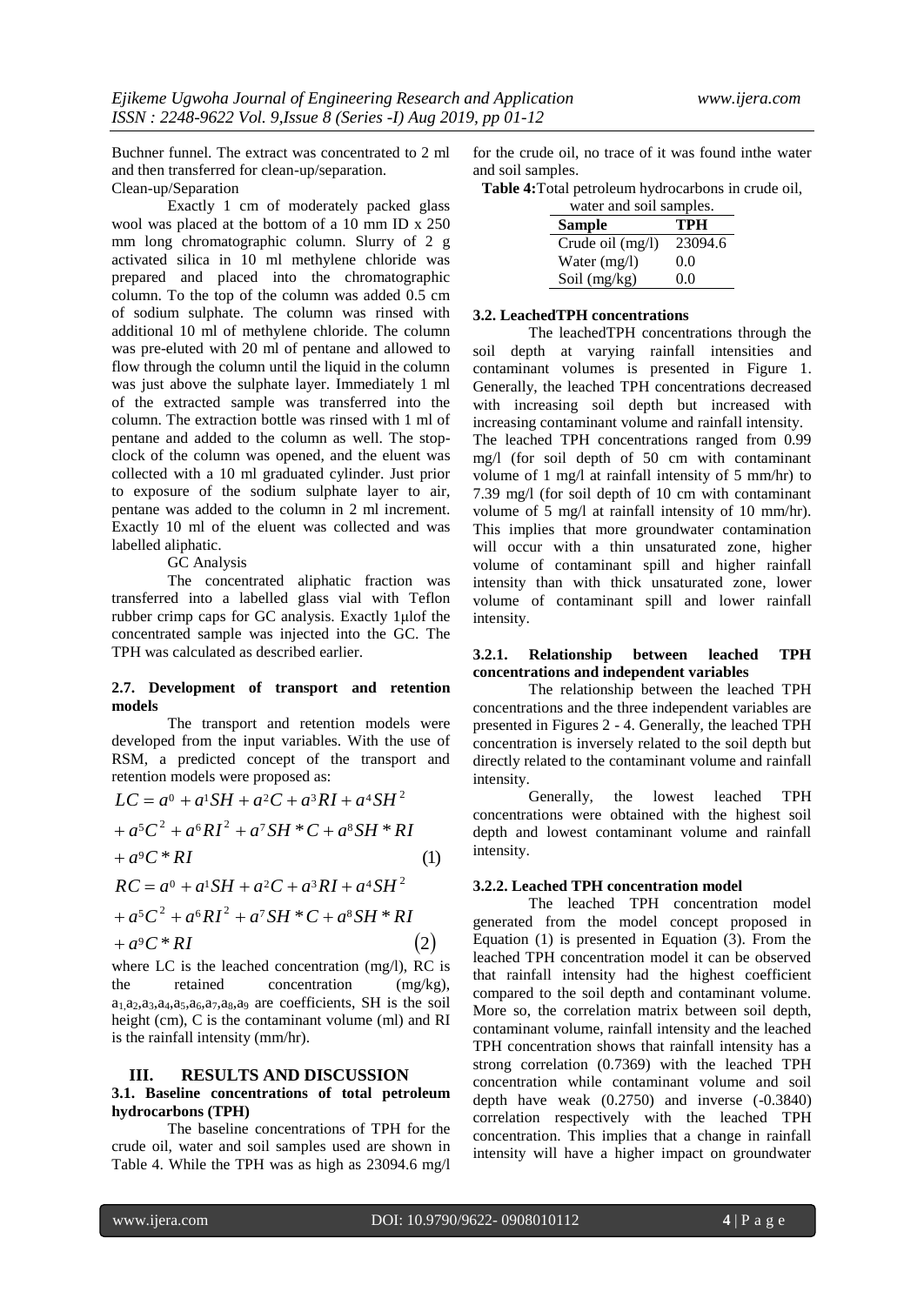contamination than a change in contaminant volume or soil depth.

$$
LC = 1.84148 + 0.69111 * SH + 0.49500*
$$
  
\n
$$
C + 1.32611 * RI + 0.17222 * SH2 + 0.08389
$$
  
\n
$$
*C2 + 0.81056 * RI2 + 0.26167 * SH * C +
$$
  
\n
$$
0.53667 * SH * RI + 0.37917 * C * RI
$$
 (3)

#### **3.2.3. Leached TPH model validation**

The relationship between the measured and predicted leached TPH concentration is shown in Figure 5. It can be observed that there is a good relationship between the measured and predicted leached TPH concentration. Also, the leached TPH concentrations clustered around the trendline giving a line of best fit and a very high correlation coefficient  $(R<sup>2</sup>)$  of 0.9407 and predictive relevance  $(Q<sup>2</sup>)$  of 0.8273.

The validation of the model using the relationship between the measured and predicted leached TPH concentration is presented in Figure 6. It can be observed that there is a very good agreement between the measured and predicted TPH concentration and this can be corroborated with high  $R<sup>2</sup>$  and  $Q<sup>2</sup>$  values, implying that the developed model can adequately predict the transport of crude oil through a sandy unsaturated zone to the groundwater after release.



**Figure 1**: Leached TPH concentrations for various soil depths and rainfall intensities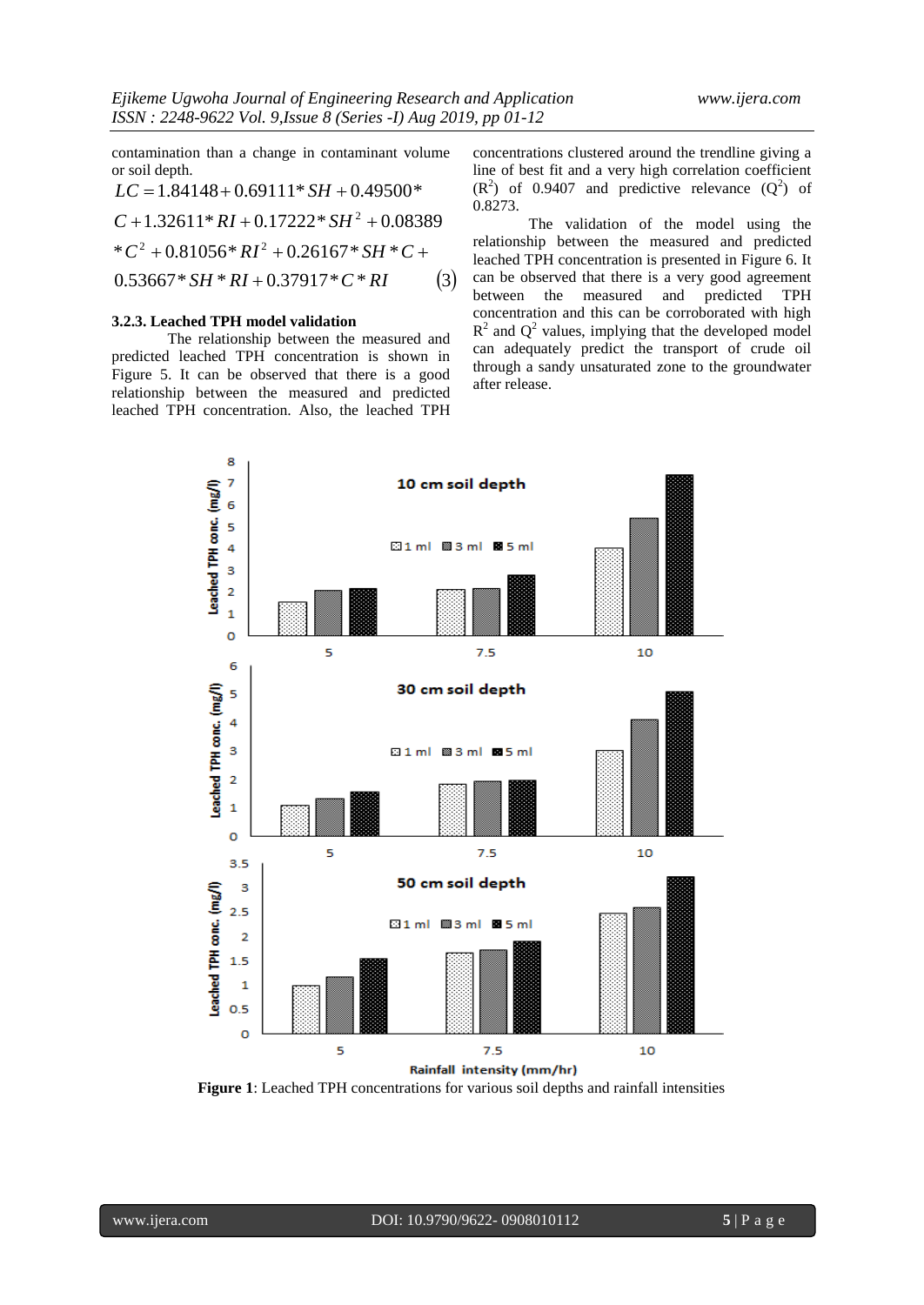

**Figure 2:** Leached TPH concentrations through varying soil depths.



**Figure 3**:Leached TPH concentrations through varying contaminant concentrations.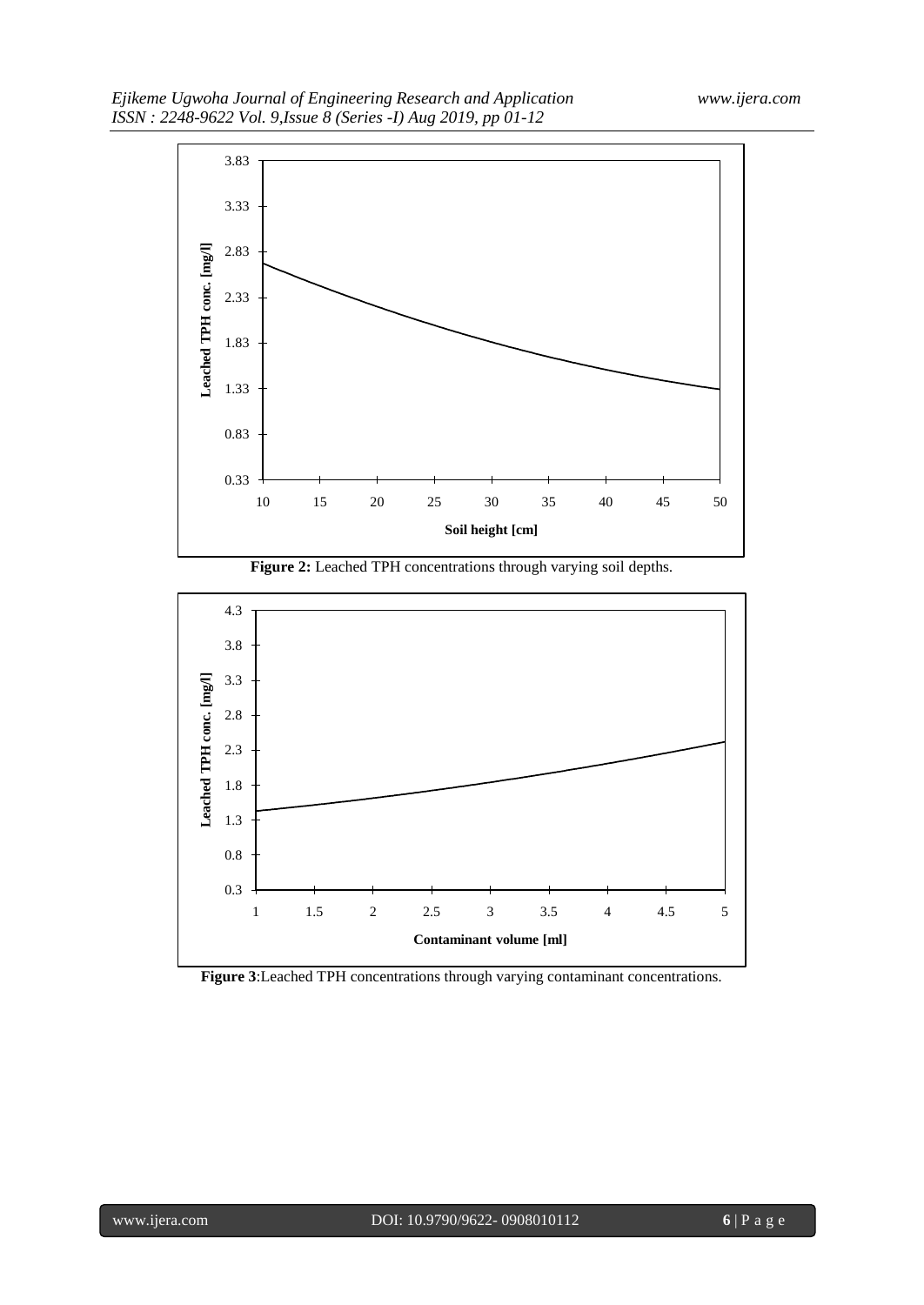





**Figure 5:** Relationship between actual and predicted leached TPH concentrations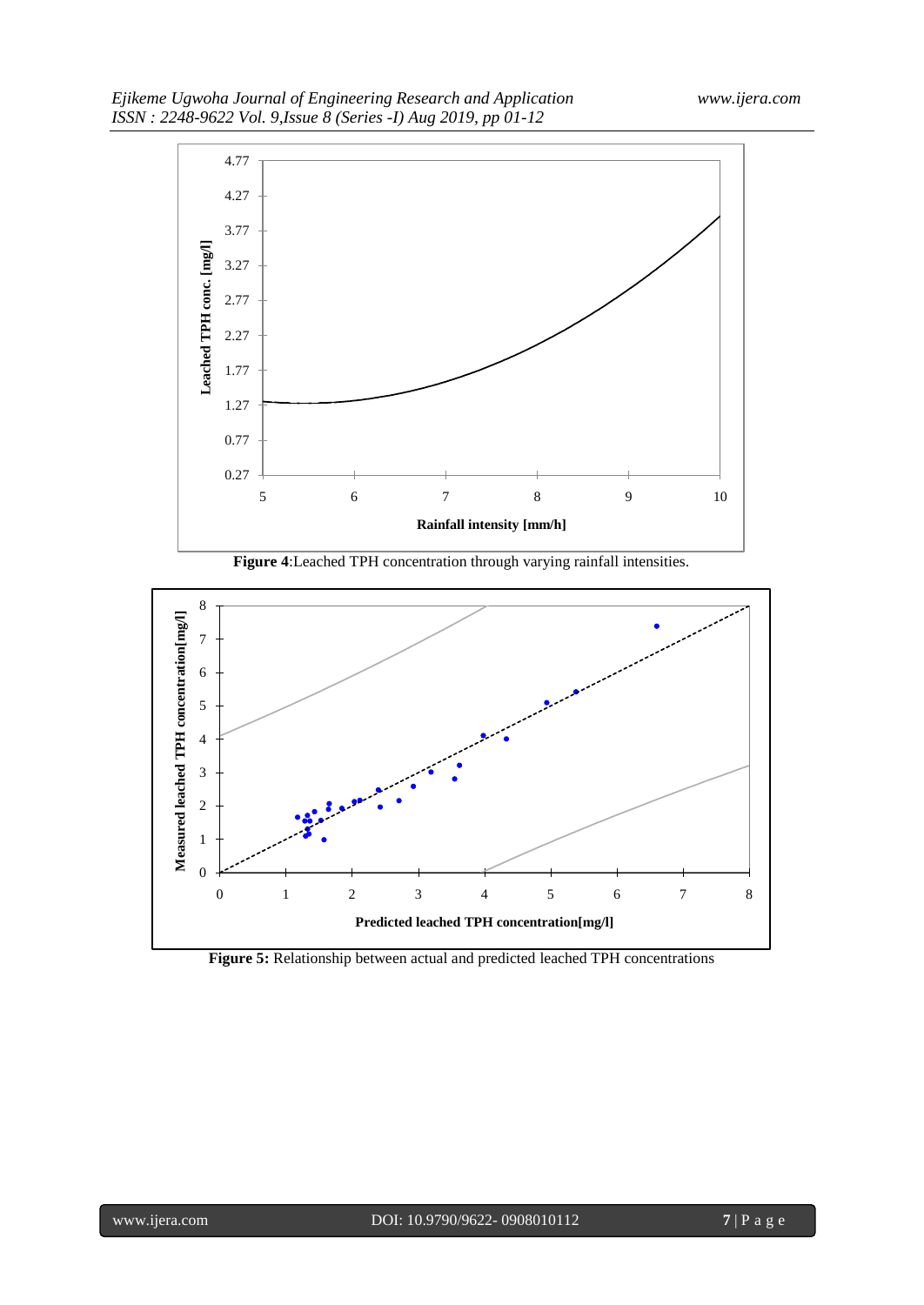

**Figure 6:** Comparison of measured and predicted leached TPH concentrations with different observation points.

#### **3.3. Retained TPH concentrations**

The retained TPH concentrations in the unsaturated zone of varying soil depths at varying rainfall intensities and contaminant volumes is presented in Figure 7. Generally, the retained TPH concentrations increased with increasing soil depth and contaminant volumebut decreased with increasing rainfall intensity.

The retained TPH concentrations ranged from 16.13 mg/kg (for soil depth of 30 cm with contaminant volume of 1 mg/l at rainfall intensity of 10 mm/hr) to 133.18 mg/kg (for soil depth of 50 cm with contaminant volume of 5 mg/l at rainfall intensity of 5 mm/hr). This implies that less groundwater contamination will occur with a thick unsaturated zone, higher volume of contaminant spill and lower rainfall intensity than with thin unsaturated zone, lower volume of contaminant spill and higher rainfall intensity.

#### **3.3.1. Relationship between retained TPH concentrations and independent variables**

The relationship between the retained TPH concentrations and the three independent variables are presented in Figures 8-10. Generally, the retained TPH concentration is directly related to the soil depth and contaminant volume but inversely related to the rainfall intensity.

#### **3.3.2. Retained TPH concentration model**

The retained TPH concentration model generated from the model concept proposed in Equation (2) is presented in Equation (4). From the retained TPH concentration model, it can be observed that contaminant volume had the highest coefficient compared to the soil depth and rainfall intensity. More

so, the correlation matrix between soil depth, contaminant volume, rainfall intensity and the

retained TPH concentration shows that contaminant volume has a higher correlation (0.6122) with the retained TPH concentration while soil depth and rainfall intensity have lower (0.5175) and inverse (- 0.3083) correlation respectively with retained TPH concentration. This implies that a change in volume of contaminant will have a higher impact in the amount of contaminant retained than a change in rainfall intensity and soil depth.

 $* SH * RI + 8.41333 * C * RI$  (4)  $+ 2.89444 * RI^2 + 13.16917 * SH * C + 4.80917$  $+10.04667 * RI + 10.66278 * SH<sup>2</sup> + 1.72278 * C<sup>2</sup>$  $RC = 31.07519 + 16.86278 * SH + 19.94833 * C$ 

#### **3.3.3. Retained TPH model validation**

The relationship between the measured and predicted retained TPH concentration is shown in Figure 11. It can be observed that there is a good relationship between the measured and predicted retained TPH concentration. Also, the retained TPH concentrations clustered around the trendline giving a line of best fit and a very high correlation coefficient  $(R<sup>2</sup>)$  of 0.9446 and predictive relevance  $(Q<sup>2</sup>)$  of 0.8273.

The validation of the model using the relationship between the measured and predicted retained TPH concentration is presented in Figure 12. It can be observed that there is a very good agreement between the measured and predicted retained TPH concentration and this can be corroborated with high  $R^2$  and  $Q^2$  values, implying that the developed retention model can adequately predict the retention of crude oil in a sandy unsaturated zone following release.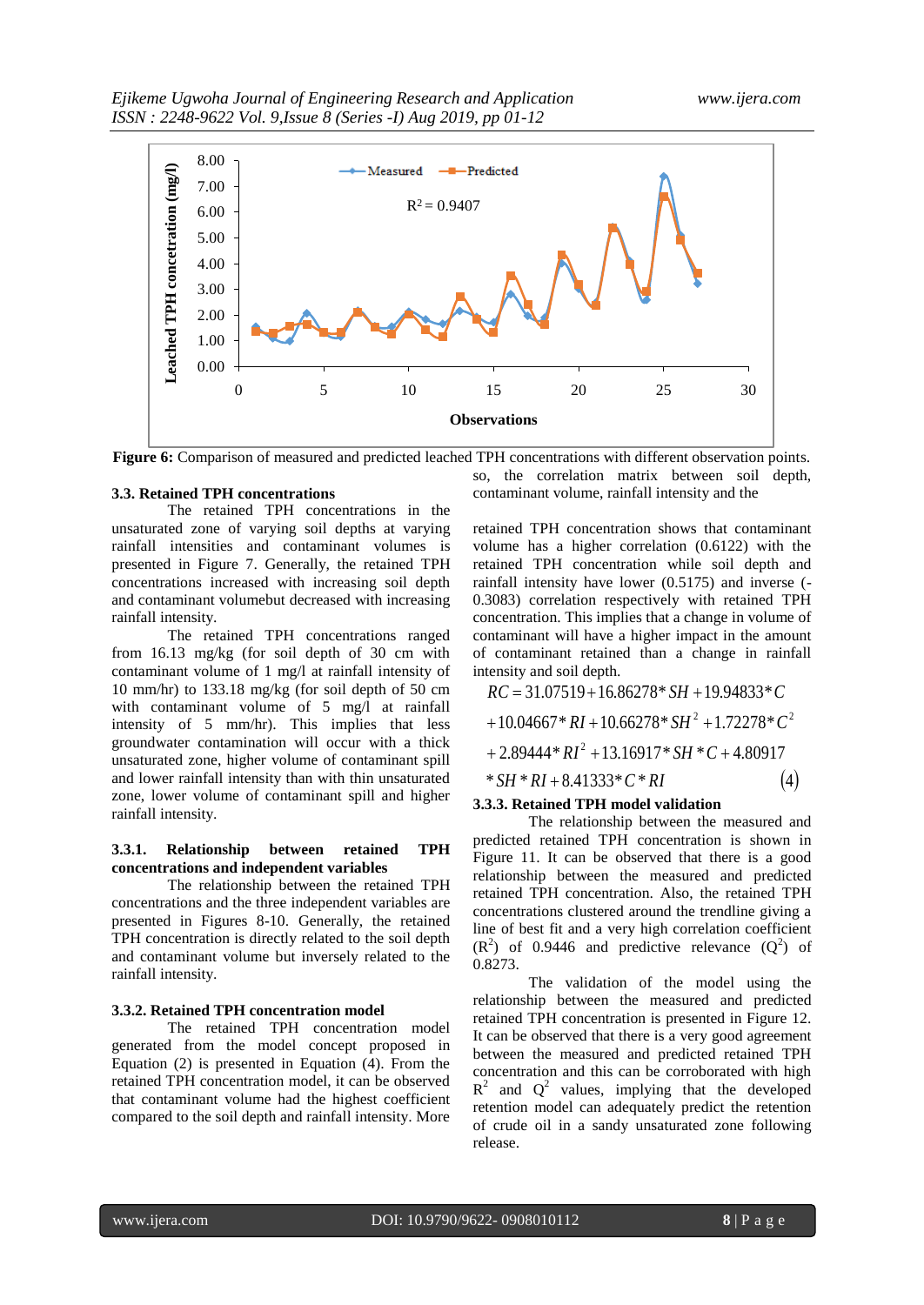

**Figure 7:** Retained TPH concentrations for various soil depths and rainfall intensities



F**igure 8:** Retained TPH concentrations in varying soil depths.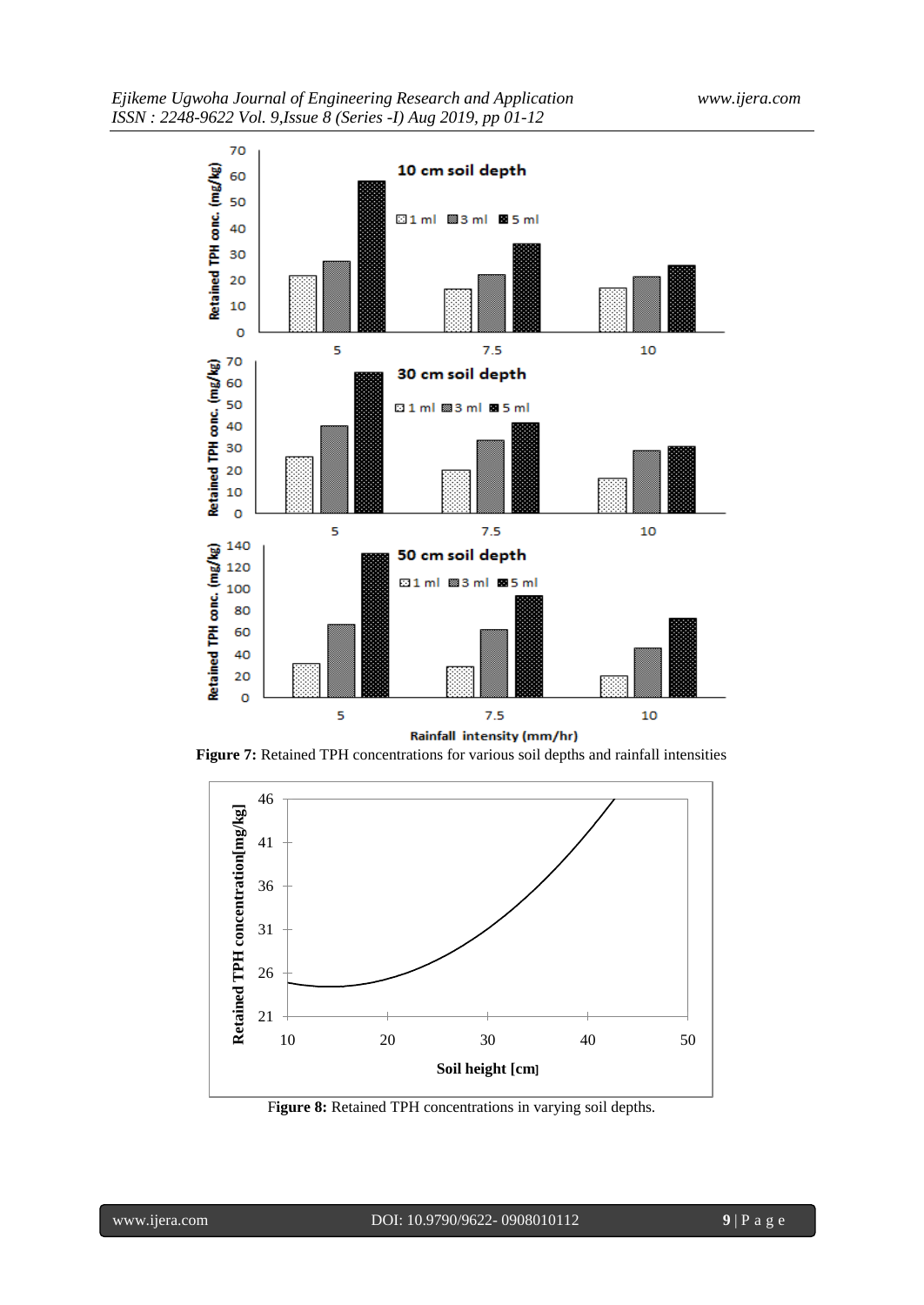

**Figure 9:** Retained TPH concentrations for varying contaminant volumes.







**Figure 11**: Relationship between measured and predicted retained TPH concentrations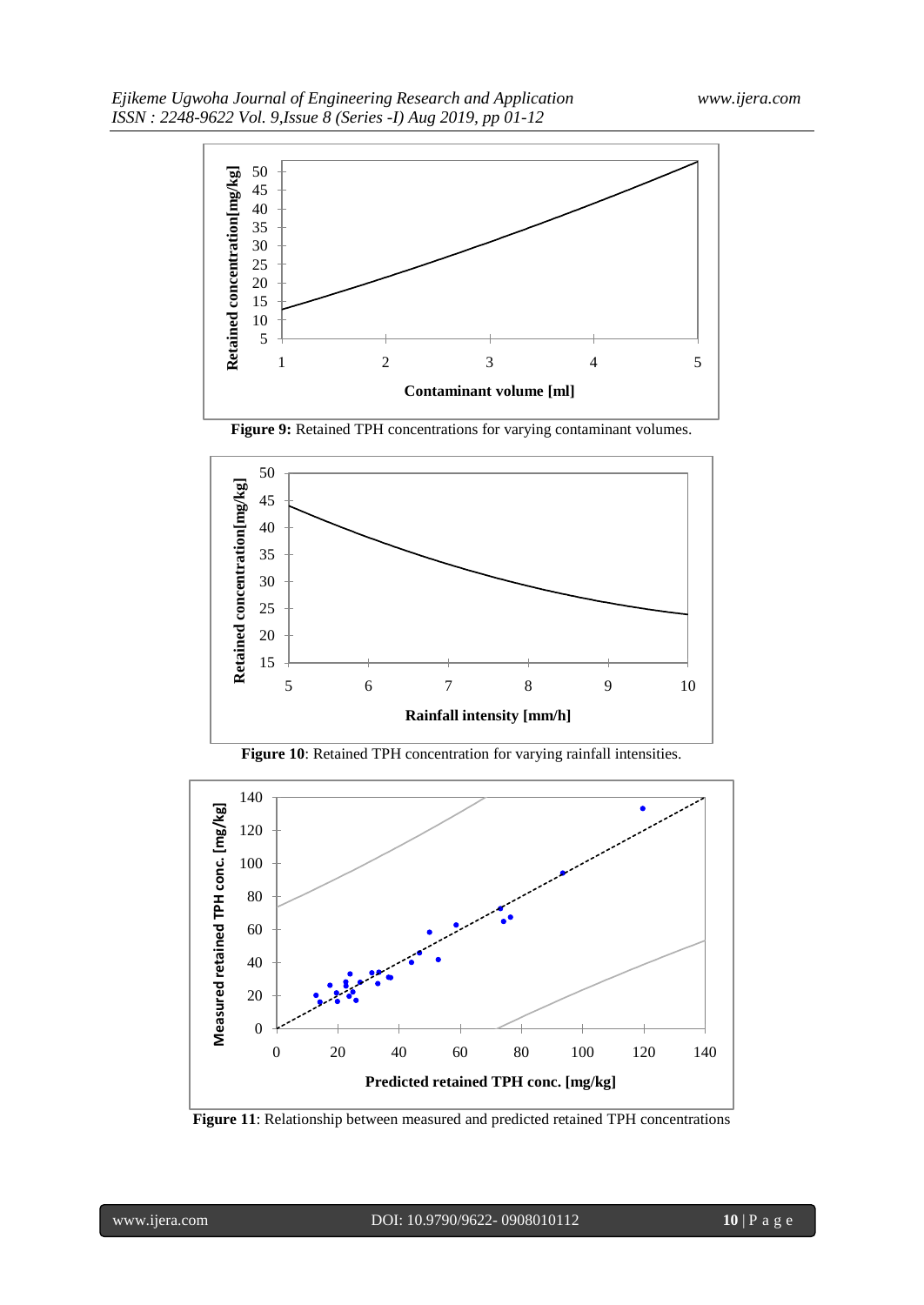

**Figure 12:** Comparison of measured and predicted retained TPH concentrations with different observation points.

#### **IV. CONCLUSION**

The transport and retention of crude oil in sandy soil was studied by varying three independent variables, namely soil depth, contaminant volume and rainfall intensity, in a mesocosm. The results obtained revealed that the leached total petroleum hydrocarbons (TPH) concentrations decreased with increasing soil depth but increased with increasing contaminant volume and rainfall intensity, implying that more groundwater contamination will occur with a thin unsaturated zone and higher volume of contaminant spill and rainfall intensity than with thick unsaturated zone and lower volume of contaminant spill and rainfall intensity.On the other hand, the retained TPH concentrations increased with increasing soil depth and contaminant volume but decreased with increasing rainfall intensity, implying that less groundwater contamination will occur with a thick unsaturated zone, higher volume of contaminant spill and lower rainfall intensity than with thin unsaturated zone, lower volume of contaminant spill and higher rainfall intensity.

From the measured leached and retained TPH concentrations, transport and retention models were developed. The models were used to fit the transport and retention of crude oil in sandy soil after release with correlation coefficient of 0.9407 and 0.9446 and predictive relevance of 0.8273 and 0.8422 for the transport model and retention model respectively, indicating that the developed models can adequately predict the transport and retention of crude oil in sandy soil following release.

#### **REFERENCES**

**[1].** Abii, T.A. and Nwosu, P.C. (2009) The effect of oil spillage on soil of Eleme in River state of Niger Delta Area of Nigeria. Research Journal of Environmental Sciences, 3(3): 316-320

- [2]. API (1972) The Migration of Petroleum Products in Soil and Groundwater: Principles and Countermeasures. American Petroleum Institute, Report, 4149.
- [3]. Aroh, K.N., Ubong, I.U., Eze, C.L., Harry, I.M., Umo-Otong, J.C. and Gobo, A.E. (2010) Oil spill incidents and pipeline vandalization in Nigeria Impact on public health and negation to attainment of Millennium development goal: the Ishiagu example.
- [4]. Atlas, R.M. and Bartha, R. (1987) Microbial Ecology. Fundamentals and Applications.  $2<sup>nd</sup>$ ed. Benjamin/Cummings Publishing Company Inc., California. Pp 123-128
- [5]. Brost, E.J. and DeVaull, G.E. (2000) Nonaqueous phase liquid (NAPL) mobility limits in soil. API Soil and Groundwater Research Bulletin, 9: 1-9
- [6]. Ellis, R., Balba, M.J. and Theile, P. (1990) Bioremediation of oil contaminated land. Journal of Environmental Technology, 11: 443- 454
- [7]. Keller, K.M. and Simmons, C.S. (2005) The influence of selected liquid and soil properties on the propagation of spills over flat permeable surface. Pacific Northwest National Laboratory, Washington, Report, PNNL-15058.
- [8]. Liu, R.F., Chen, H.H., Wang, Y.L. and Liu, F. (2007) Ways of groundwater pollution by oil in an oilfield. Geology in China, 34(1): 153-159
- [9]. McMillen, S.J., Magaw, R.I., Kerr, J.M., Sweeney, R.E., Nakles, D.V. and Geiger, S.C. (2000) A new risk based approach to establish clean up levels for total petroleum hydrocarbon. In: Sublette, K.L. (ed.), 438-459,